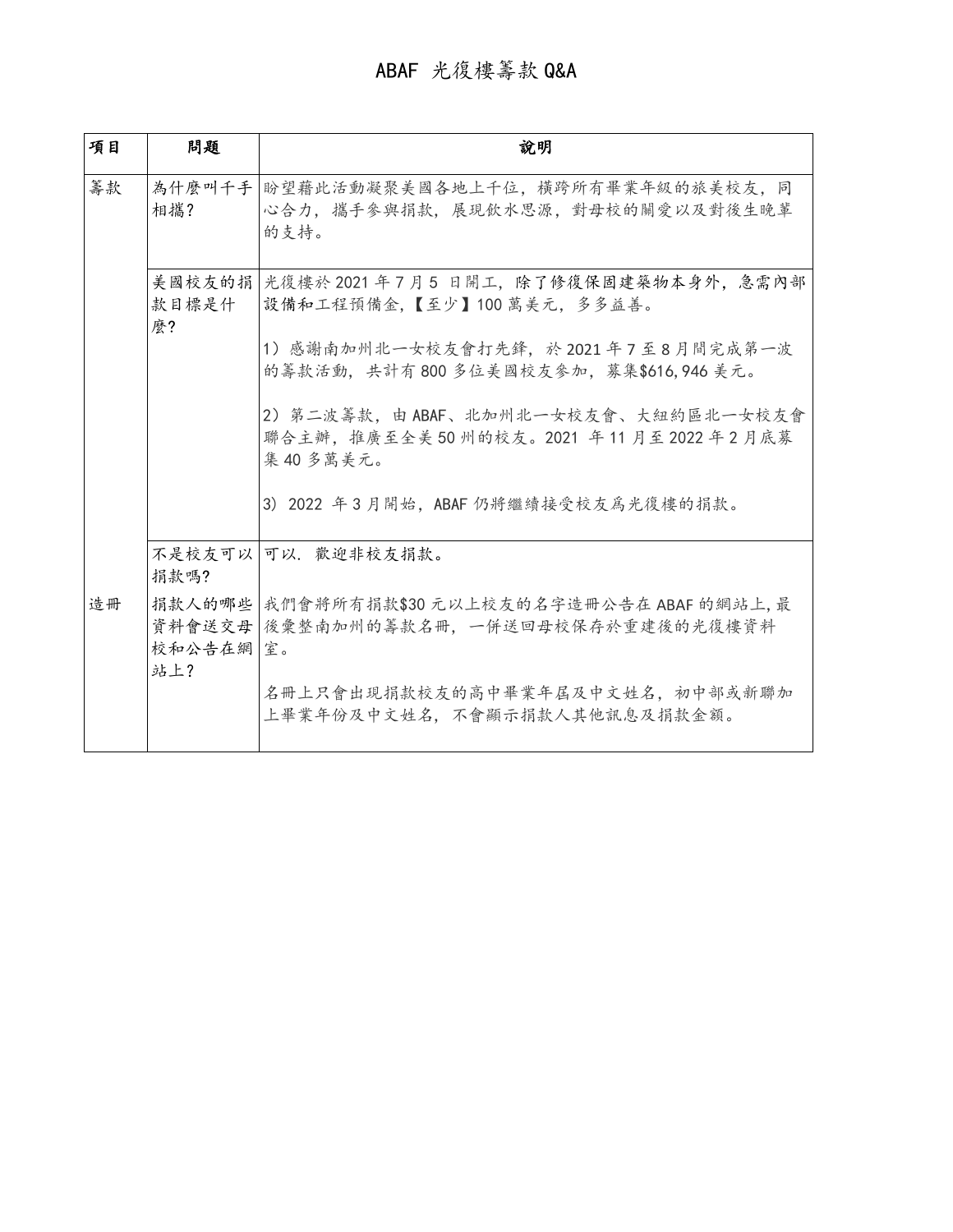| 造冊  | 會在造冊名單<br>裏嗎?                         | 非校友的名字 不會, 但非校友的捐贈會呈現在榮譽名單上, 也可以在美國減稅, 同時<br>歡迎用 in honor of 北一女師長/校友的形式參加造冊                                                                                                                                                                                                                                              |  |
|-----|---------------------------------------|---------------------------------------------------------------------------------------------------------------------------------------------------------------------------------------------------------------------------------------------------------------------------------------------------------------------------|--|
| 紀念品 | 2022 年3月<br>1日以後捐款<br>還可以得到紀<br>念品嗎?  | 不會。<br>絲巾纪念品是為2021年11月至2022年2月捐款的校友準備<br>的。                                                                                                                                                                                                                                                                               |  |
| 捐款  | 捐款可減稅<br>嗎?                           | ABAF 是 501(C)3 非營利公益組織, 可以提供捐款人報稅收據。                                                                                                                                                                                                                                                                                      |  |
|     | IRA or QCD<br>捐款嗎?                    | 我可以用我的   可以. 請在表上註明,我們會和您直接進一步聯繫,提供辦理手續的資<br>$*$ $\mathbb{H}$ $\circ$ See sample instruction letter at the end.                                                                                                                                                                                                           |  |
|     | 可以用公司<br>Matching<br>Program 捐款<br>嗎? | 很多公司在員工捐款給慈善團體時會提供相等金額的捐款。例如您捐款<br>\$100, 公司也相對捐出\$100。ABAF 的 EIN #: 84-2078469 請在認捐表上填<br>寫 matching 的款額. 我們會和您進一步聯繫, 提供所需資料. 萬一 ABAF<br>沒出現在貴公司的 nonprofit database, 請聯絡 HR 部門提供表格, 將 ABAF<br>加入相關 database.                                                                                                            |  |
|     | 據給我?                                  | 誰會寄捐款收   ABAF 會用電郵寄給您收據                                                                                                                                                                                                                                                                                                   |  |
|     | 收據怎麼辦?                                | 如果沒有收到  請詢問 ABAFguangfu@gmail.com                                                                                                                                                                                                                                                                                         |  |
|     | 是實際付款人<br>的名字嗎?                       | 收據上面的英 是的。認捐表上面的捐款人英文名字可以為個人,也可以為公司或<br>文名字一定要  Trust。但 ABAF 的收據必須開給實際付款人的名字。<br>例如,若用他人支票或 Zelle代為捐款,收據上的名字將不能更換。                                                                                                                                                                                                        |  |
|     | 捐款手續                                  | 填寫認捐表請看 <u>https://www.abaf.org/</u><br>1.<br>2. 送出表 1~2 分鐘後將收到 confirmation email,內有 confirmation<br>number 和付款須知. 若不見 confirmation email 請先查 Junk Mails.<br>捐款方法:<br>3.<br>a. Zelle: 請使用連結付款至: ABAFguangfu@gmail.com<br>請務必在 Zelle Memo 欄上註明 confirmation number<br>b. 支票: 抬頭為 ABAF, 請在 Memo 寫上: confirmation<br>number |  |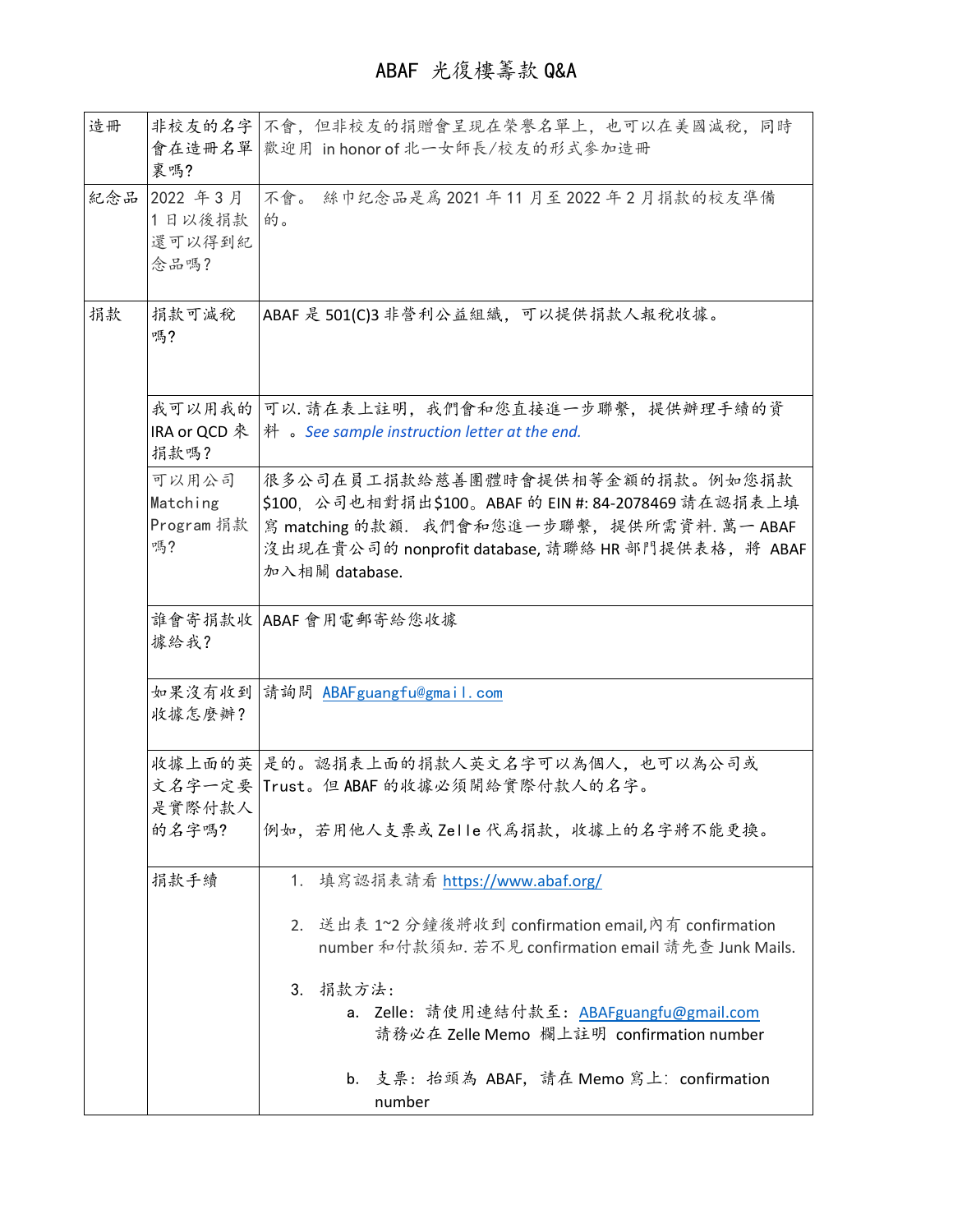|            | 需要協助填寫   請 email Helpline: ABAFguangfu@gmail.com |
|------------|--------------------------------------------------|
| 電子認捐表或     |                                                  |
| 有問題時,<br>可 |                                                  |
| 以找誰幫忙?     |                                                  |

*See Sample Instruction Letter on next page.*